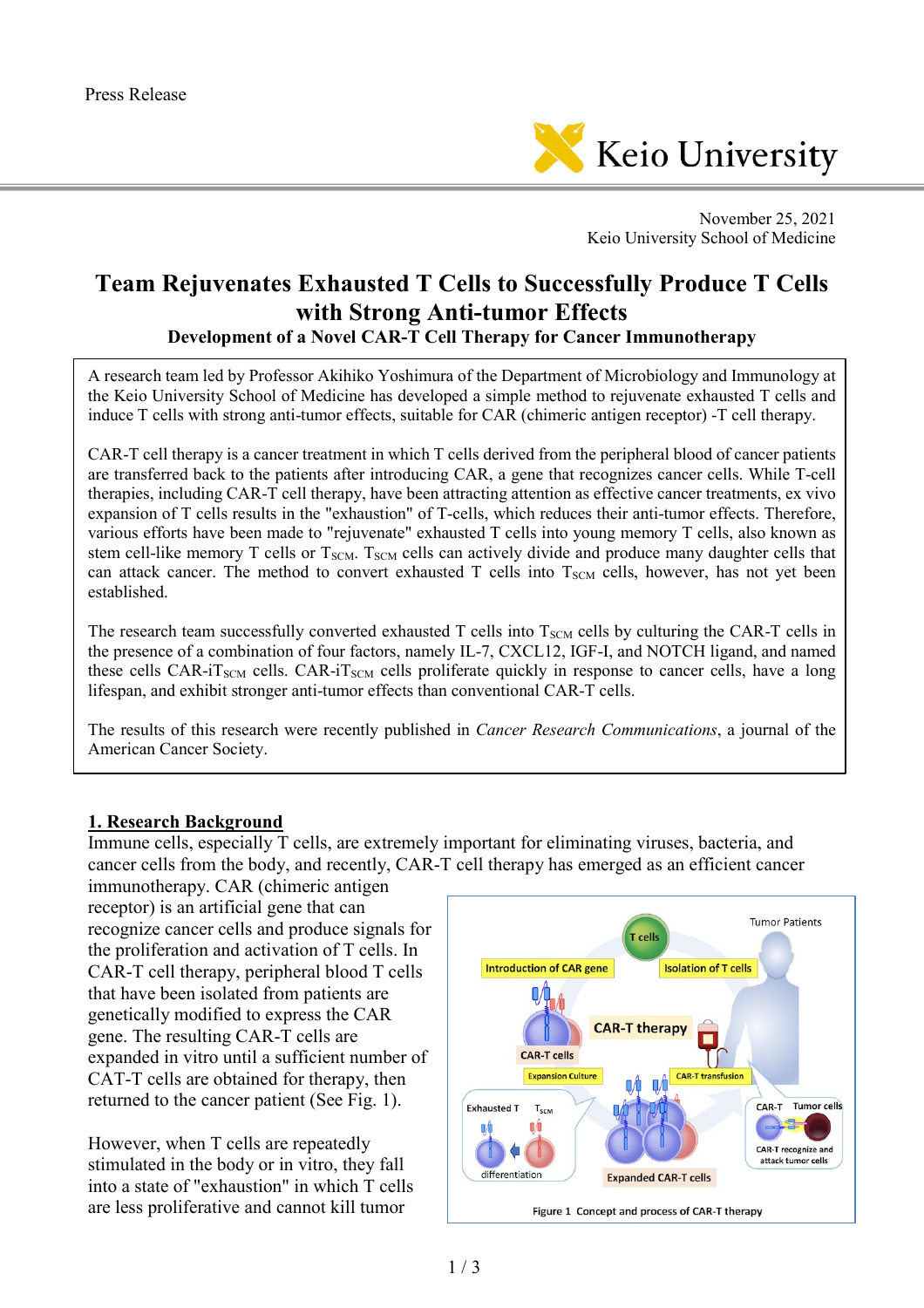cells. It has been shown that patients who are resistant to cancer immunotherapy have more exhausted T cells and fewer young memory T cells. Among various memory T cells, stem cell memory  $T(T_{SCM})$  cells are the memory T cells that are closest to naïve T cells, are the longest-lived, and can produce a large number of daughter T cells that can effectively attack tumor cells. Therefore, it is vital to reduce exhausted T cells and produce more T<sub>SCM</sub> cells for successful cancer immunotherapy (See Fig. 2). However, until now, there have been



few methods for converting exhausted T cells into  $T_{SCM}$  cells.

#### **2. Results of the research**

The research team has previously reported how CAR-T cells can be rejuvenated to  $T_{SCM}$ -like T cells by culturing them with a murine feeder cell line, OP9-hDLL1 cell. They named these cells "stem cell memory-like CAR-T cells  $(CAR-iT<sub>SCM</sub>)$ ." However, this method uses mouse-derived cells, which are not suitable for clinical application. In this study, the research team aimed to establish a

feeder-free culture system to rejuvenate exhausted CAR-T cells into  $i_{\text{SCM}}$  cells by defining the factors that can support such rejuvenation. As a result of screening for factors expressed by feeder cells, the team discovered four factors: IL-7, IGF-I, CXCL12, and NOTCH ligand for sufficient induction of  $CAR$ -iT<sub>SCM</sub> cells (See Fig. 3).

Obtained CAR- $i$ T<sub>SCM</sub> cells exhibited early memory phenotypes and showed longer lifetime and higher antitumor effects than conventional CAR-T cells (See Fig. 4).





### **3. Future Prospects**

The culture system developed in this study enabled the rejuvenation of exhausted CAR-T cells into stem cell memory-like CAR-T cells with stronger anti-tumor effects. Since this method is simple and uses only defined protein factors, it is expected to be clinically applicable in the near future.

At present, CAR-T cell therapy is only effective for hematological cancers, as solid tumors are considered to be difficult to treat with CAR-T cell therapy. The CAR- $i_{\text{SCM}}$  cells developed by this new method are expected to have therapeutic potential on solid tumors. Clarification of the molecular mechanism of CAR-iT<sub>SCM</sub> induction will lead to the development of new drugs which convert exhausted  $T$  cells into  $T_{SCM}$  cells within the body of cancer patients.